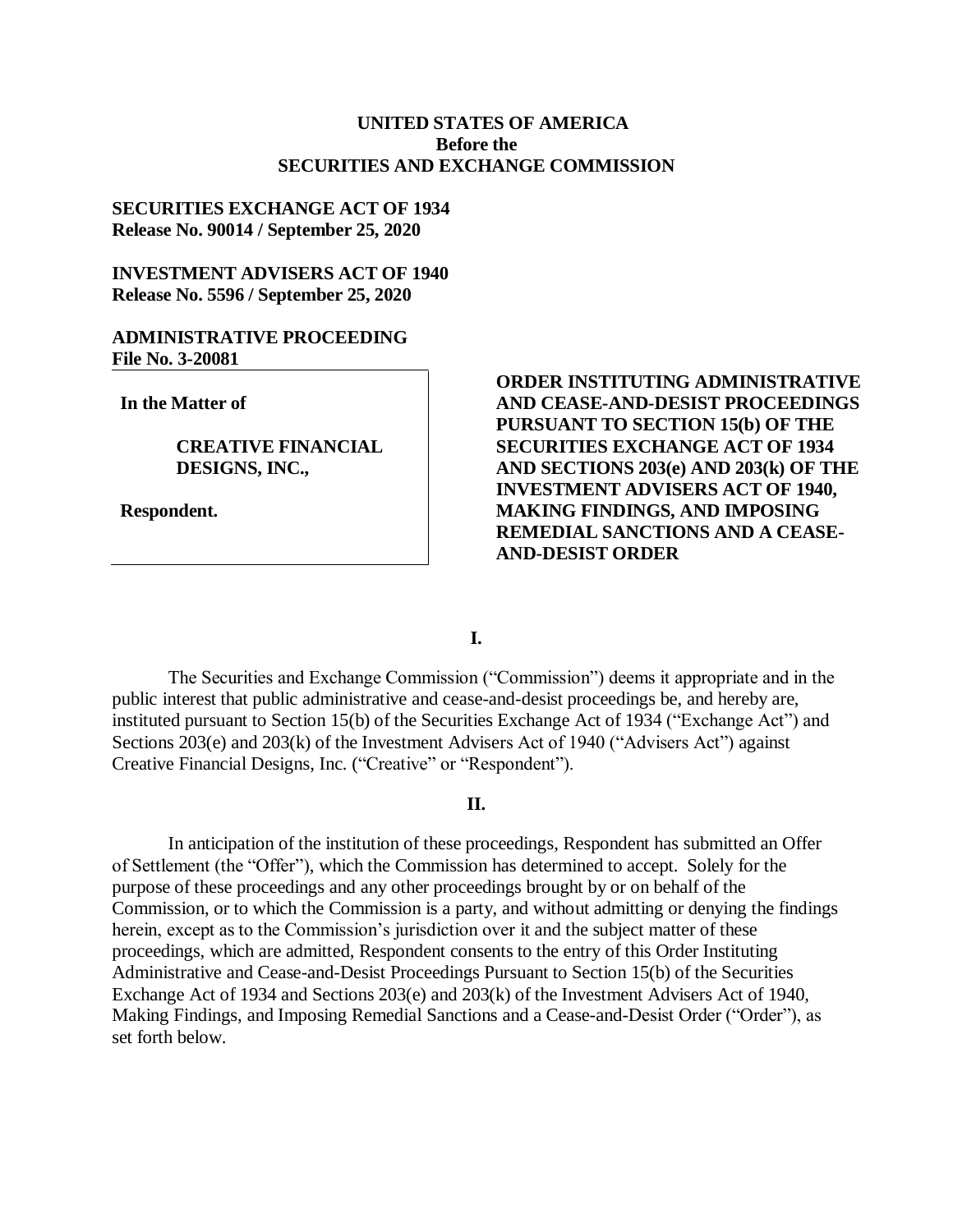# **III.**

On the basis of this Order and Respondent's Offer, the Commission finds<sup>1</sup> that:

### **Summary**

1. These proceedings arise out of breaches of fiduciary duty by Creative, a registered investment adviser, in connection with its mutual fund share class selection practices and the receipt of certain revenue sharing payments by its affiliated broker-dealer, cfd Investments, Inc. ("CFD"). First, from January 2014 through March 2019 (the "Relevant Period"), Creative purchased, recommended, or held for advisory clients mutual fund share classes that charged 12b-1 fees pursuant to Rule 12b-1 under the Investment Company Act of 1940 ("12b-1 fees") instead of lower-cost share classes of the same funds that were available to the clients. CFD and Creative's investment adviser representatives, in their capacity as registered representatives of CFD, received 12b-1 fees in connection with these investments, but Creative did not adequately disclose this conflict of interest in its Forms ADV or otherwise. Further, by causing certain advisory clients to invest in mutual fund share classes that charged 12b-1 fees when other share classes of the same funds that presented a more favorable value for these clients under the particular circumstances in place at the time of the transactions were available to the clients, Creative breached its duty to seek best execution for those transactions.

2. Second, during the Relevant Period, Creative failed to disclose to its clients compensation that CFD received through agreements with two third-party broker-dealers (the "Clearing Brokers") and conflicts arising from that compensation. Pursuant to the agreements, the Clearing Brokers agreed to share with CFD certain revenues that the Clearing Brokers received from the mutual funds that Creative recommended to its clients. Clearing Broker 1 agreed to share with CFD a certain percentage of revenue that Clearing Broker 1 received from the mutual funds for performing certain administrative services (referred to as the "networking revenue program"). Clearing Broker 2 agreed to share with CFD a portion of revenue that Clearing Broker 2 received from the mutual funds in Clearing Broker 2's no-transaction-fee ("NTF") mutual fund program (the "NTF program"). These payments to CFD created a conflict of interest in that they provided a financial incentive for Creative to favor the mutual funds in the networking revenue and NTF programs over other investments when giving investment advice to its advisory clients.

3. Furthermore, Creative failed to adopt and implement written compliance policies and procedures reasonably designed to prevent violations of the Advisers Act and the rules thereunder in connection with its mutual fund share class selection practices and revenue sharing practices.

 $\overline{a}$ 

<sup>1</sup> The findings herein are made pursuant to Respondent's Offer of Settlement and are not binding on any other person or entity in this or any other proceeding.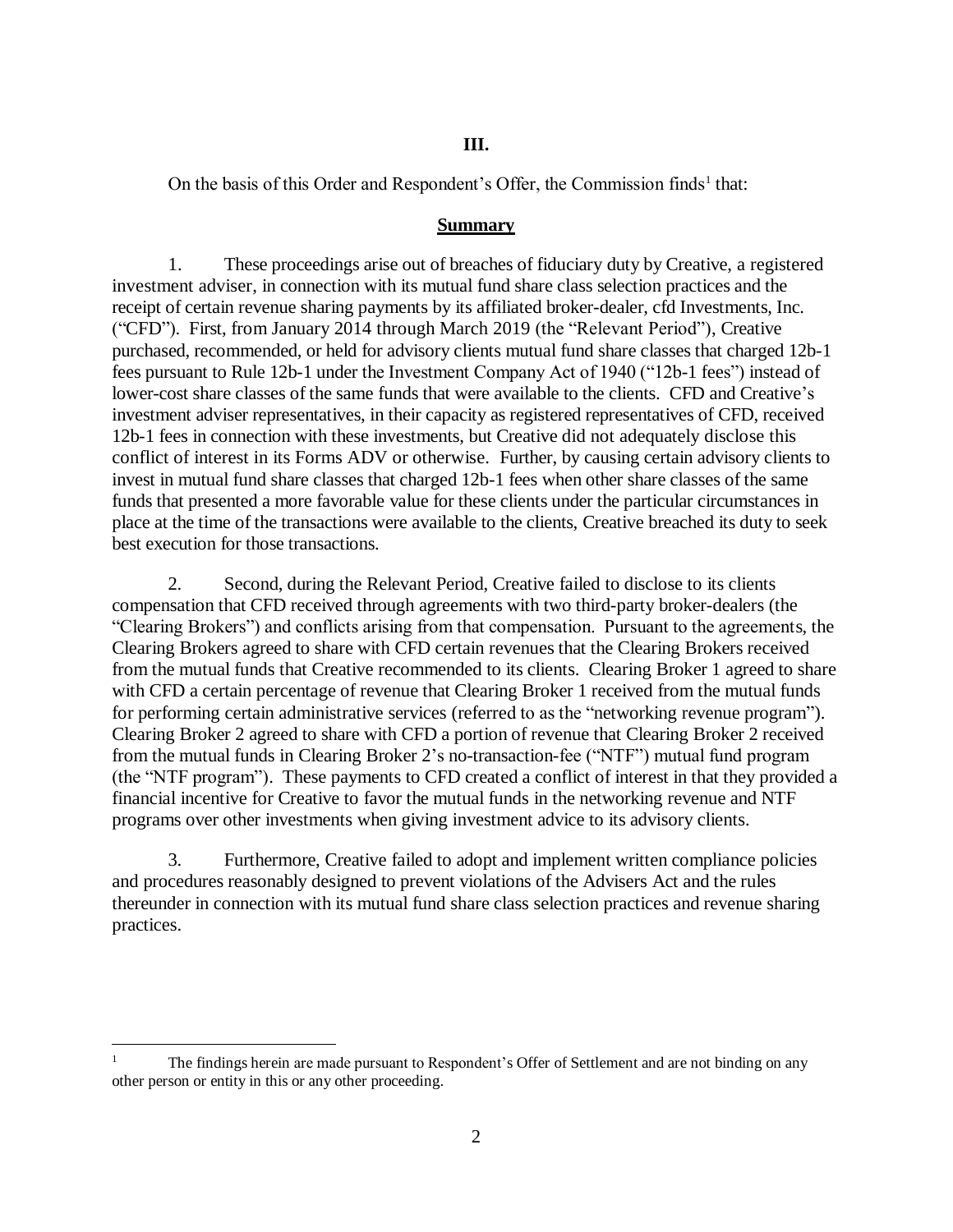4. Creative, although eligible to do so, did not self-report to the Commission pursuant to the Division of Enforcement's (the "Division") Share Class Selection Disclosure Initiative ("SCSD Initiative").<sup>2</sup>

#### **Respondent**

5. Respondent Creative Financial Designs, Inc., incorporated in Indiana and headquartered in Kokomo, Indiana, has been registered with the Commission as an investment adviser since 2001. Creative's affiliated broker-dealer, cfd Investments, Inc., has been registered with the Commission as a broker-dealer since 1989. CFD is affiliated with Creative through common ownership and control. Throughout the Relevant Period, CFD acted as the introducing broker-dealer for Creative's advisory clients. In its Form ADV dated March 30, 2020, Creative reported that it had approximately \$1 billion in discretionary regulatory assets under management.

#### **Mutual Fund Share Class Selection**

6. Mutual funds typically offer investors different types of shares or "share classes." Each share class represents an interest in the same portfolio of securities with the same investment objective. The primary difference among the share classes is the fee structure.

7. For example, some mutual fund share classes charge 12b-1 fees to cover certain costs of fund distribution and sometimes shareholder services. These recurring fees, which are included in a mutual fund's total annual fund operating expenses, vary by share class, but typically range from 25 to 100 basis points. They are deducted from the mutual fund's assets on an ongoing basis and paid to the fund's distributor or principal underwriter, which generally remits the 12b-1 fees to the broker-dealer that distributed or sold the shares.

8. Many mutual funds also offer share classes that do not charge 12b-1 fees (e.g., "Institutional Class" or "Class I" shares (collectively, "Class I shares")).<sup>3</sup> An investor who holds Class I shares of a mutual fund will usually pay lower total annual fund operating expenses over time – and thus will generally earn higher returns – than one who holds a share class of the same fund that charges 12b-1 fees. Therefore, if a mutual fund offers a Class I share, and an investor is eligible to own it, it is often, though not always, better for the investor to purchase or hold the Class I share.

9. During the Relevant Period, Creative purchased or held for clients<sup>4</sup> mutual fund share classes that charged 12b-1 fees when lower-cost share classes of those same funds were

 $\overline{a}$ 

<sup>2</sup> *See* Div. of Enforcement, U.S. Sec. & Exch. Comm'n, *Share Class Selection Disclosure Initiative*, https://www.sec.gov/enforce/announcement/scsd-initiative (last modified Feb. 12, 2018).

<sup>&</sup>lt;sup>3</sup> Share classes that do not charge 12b-1 fees also go by a variety of other names in the mutual fund industry, such as "Class F2," "Class Y" and "Class Z" shares. As used in this Order, the term "Class I shares" refers generically to share classes that do not charge 12b-1 fees.

<sup>4</sup> In many cases, mutual funds permit certain advisory clients who hold shares in classes charging 12b-1 fees to convert those shares to Class I shares without cost or tax consequences to the client.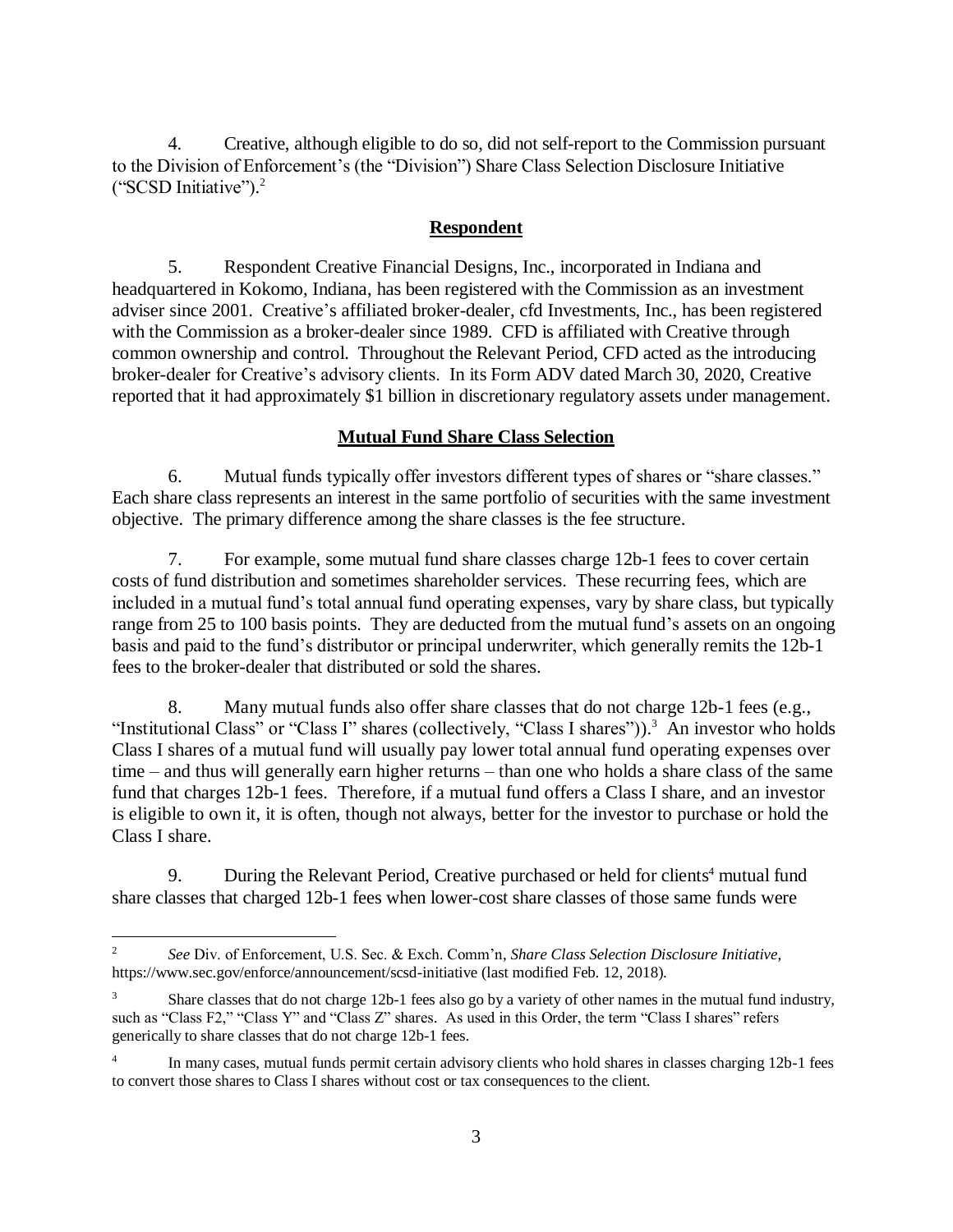available to those clients. CFD received at least \$280,382 in 12b-1 fees that it would not have collected had Creative's advisory clients been invested in the available lower-cost share classes.

## **Revenue Sharing with the Clearing Brokers**

10. From at least 2014, CFD engaged the Clearing Brokers to provide clearing and custody services for the majority of Creative's advisory clients. The Clearing Brokers provide trade execution, custody of assets, and reporting services.

11. During the Relevant Period, CFD participated in the Clearing Brokers' networking revenue and NTF programs, respectively. The terms of CFD's participation were set forth in agreements with the Clearing Brokers. Under the agreements, Clearing Broker 1 agreed to share with CFD a certain amount of revenue that it received from its networking revenue program, and Clearing Broker 2 agreed to share with CFD a certain amount of revenue it received from the mutual funds in its NTF program.

12. During the Relevant Period, Creative purchased or held for clients mutual funds that were part of the networking revenue or NTF programs and the Clearing Brokers shared revenues of at least \$289,134 with CFD as a result of making or holding these investments on behalf of clients.

# **Disclosure Failures**

13. During the Relevant Period, Creative disclosed in its Forms ADV: "Clients may pay certain fees and charges which are in addition to Applicant's fees. Such fees and charges may include, but are not necessarily limited to….Management and other fees on open-end and closed-end mutual fund shares and UIT [unit investment trusts]." As an investment adviser, Creative was obligated to disclose all material facts to its advisory clients, including any conflicts of interest between itself and/or its associated persons and its clients that could affect the advisory relationship and how those conflicts could affect the advice Creative provided its clients.

14. To meet this fiduciary obligation, Creative is required to provide its advisory clients with full and fair disclosure that is sufficiently specific so that they can understand the conflicts of interest concerning Creative's advice about investing in different mutual funds and classes of mutual funds and have an informed basis on which they can consent to or reject the conflicts.

15. Creative did not adequately disclose all material facts regarding the conflict of interest that arose when it purchased or held for its clients a share class that would generate 12b-1 fee revenue for CFD and Creative's investment adviser representatives in their capacity as registered representatives of CFD while a share class of the same fund was available that would not provide CFD and the investment adviser representatives with that additional compensation. Creative also did not disclose that CFD received revenue sharing payments from the Clearing Brokers based on Creative client assets invested in the networking revenue or NTF programs or that these payments created a conflict of interest.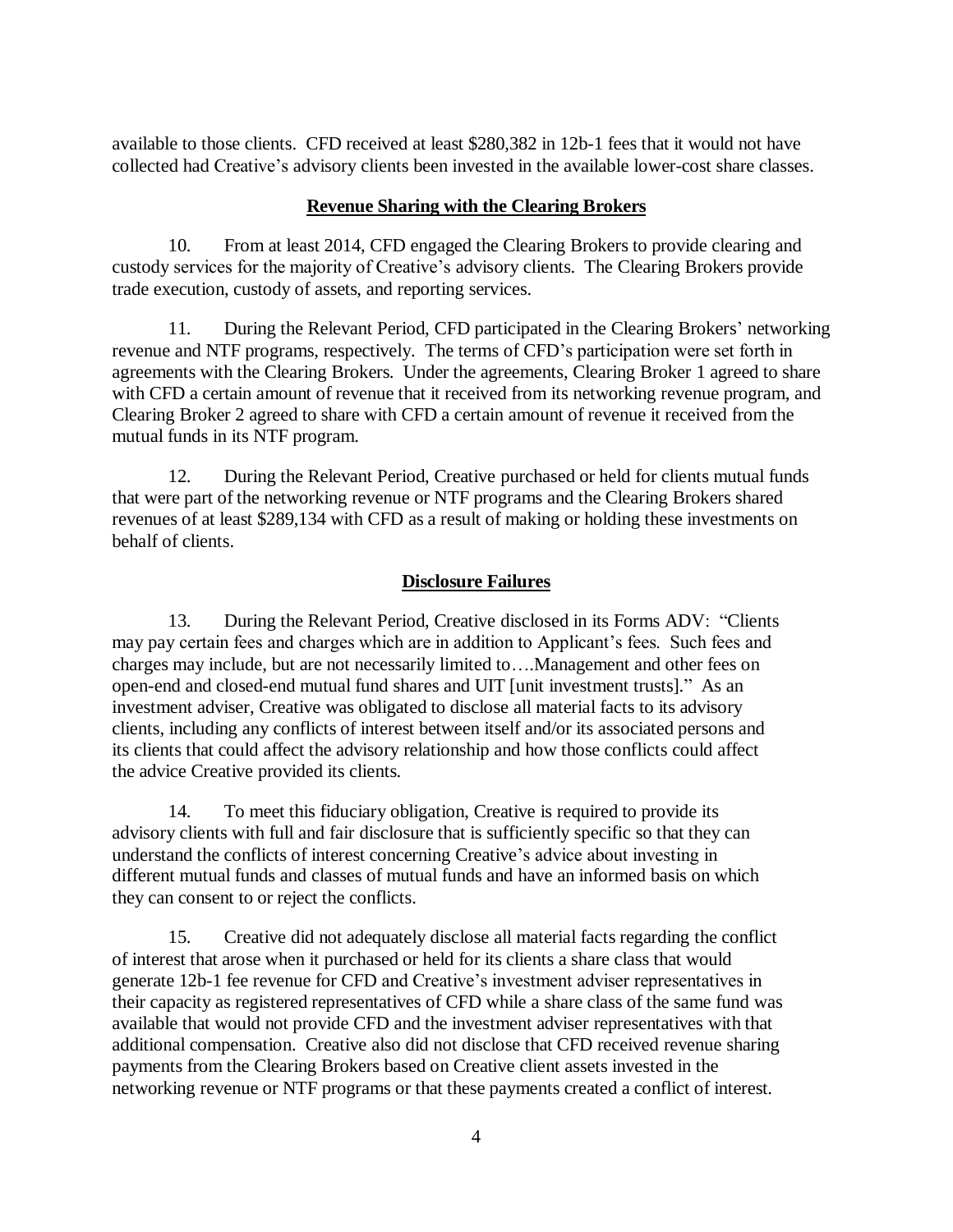## **Best Execution Failures**

16. An investment adviser's fiduciary duty includes, among other things, an obligation to seek best execution for client transactions. 5

17. By causing certain advisory clients to invest in fund share classes that charged 12b-1 fees when share classes of the same funds were available to the clients that presented a more favorable value under the particular circumstances in place at the time of the transactions, Creative violated its duty to seek best execution for those transactions.

#### **Compliance Deficiencies**

18. During the Relevant Period, Creative failed to adopt and implement written policies and procedures reasonably designed to prevent violations of the Advisers Act and the rules thereunder in connection with disclosure of conflicts of interest presented by its mutual fund share class selection practices and revenue sharing practices, or in connection with making recommendations of mutual funds and mutual fund share classes that were in the best interests of its advisory clients.

#### **Violations**

19. As a result of the conduct described above, Respondent willfully<sup>6</sup> violated Section 206(2) of the Advisers Act, which makes it unlawful for any investment adviser, directly or indirectly, to "engage in any transaction, practice or course of business which operates as a fraud or deceit upon any client or prospective client." Scienter is not required to establish a violation of Section 206(2), but rather a violation may rest on a finding of negligence. *SEC v. Steadman*, 967 F.2d 636, 643 n.5 (D.C. Cir. 1992) (citing *SEC v. Capital Gains Research Bureau, Inc.*, 375 U.S. 180,194-95 (1963)).

20. As a result of the conduct described above, Respondent willfully violated Section 206(4) of the Advisers Act and Rule 206(4)-7 thereunder, which require a registered investment adviser to adopt and implement written compliance policies and procedures reasonably designed to prevent violations of the Advisers Act and the rules thereunder.

 $\overline{a}$ 

<sup>5</sup> *See, e.g.*, Interpretive Release Concerning the Scope of Section 28(e) of the Securities Exchange Act of 1934 and Related Matters, Exchange Act Rel. No. 23170 (Apr. 28, 1986).

<sup>6</sup> "Willfully," for purposes of imposing relief under Section 15(b) of the Exchange Act and Section 203(e) of the Advisers Act, "'means no more than that the person charged with the duty knows what he is doing.'" *Wonsover v. SEC*, 205 F.3d 408, 414 (D.C. Cir. 2000) (quoting *Hughes v. SEC*, 174 F.2d 969, 977 (D.C. Cir. 1949)). There is no requirement that the actor "also be aware that he is violating one of the Rules or Acts." *Tager v. SEC*, 344 F.2d 5, 8 (2d Cir. 1965). The decision in *The Robare Group, Ltd. v. SEC*, which construed the term "willfully" for purposes of a differently structured statutory provision, does not alter that standard. 922 F.3d 468, 478-79 (D.C. Cir. 2019) (setting forth the showing required to establish that a person has "willfully omit[ted]" material information from a required disclosure in violation of Section 207 of the Advisers Act).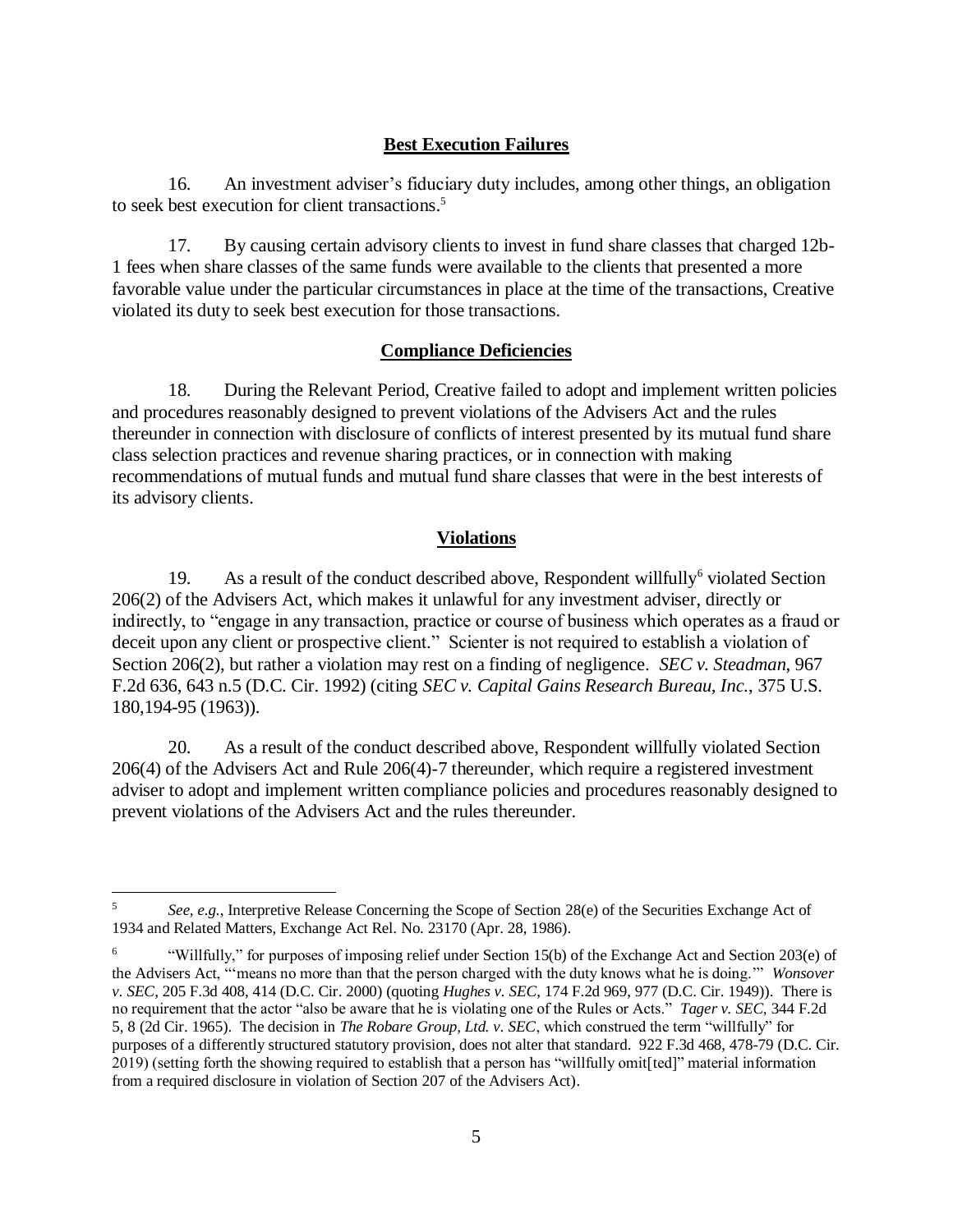# **Creative's Remedial Efforts**

21. Although Creative did not self-report pursuant to the SCSD Initiative even though it was eligible to do so, in determining to accept the Offer, the Commission considered other remedial acts promptly undertaken by Creative and cooperation afforded the Commission staff.

# **Undertakings**

22. Respondent has undertaken to:

a. Within 30 days of the entry of this Order, review and correct as necessary all relevant disclosure documents concerning mutual fund share class selection, 12b-1 fees, and revenue sharing arrangements.

b. Within 30 days of the entry of this Order, evaluate whether existing clients should be moved to a lower-cost share class and move clients as necessary.

c. Within 30 days of the entry of this Order, evaluate, update (if necessary), and review for the effectiveness of their implementation, Respondent's policies and procedures so that they are reasonably designed to prevent violations of the Advisers Act in connection with disclosures regarding mutual fund share class selection and in connection with making recommendations of mutual funds and mutual fund share classes that are in the best interests of Respondent's advisory clients.

d. Within 30 days of the entry of this Order, notify affected investors (*i.e.*, those former and current clients who, during the Relevant Period of inadequate disclosure, purchased or held 12b-1 fee paying share class mutual funds when a lower-cost share class of the same fund was available to the client or revenue share paying mutual funds (hereinafter, "affected investors")) of the settlement terms of this Order by sending a copy of this Order to each affected investor via mail, email, or such other method not unacceptable to the Commission staff, together with a cover letter in a form not unacceptable to the Commission staff. CFD will also comply with all disclosure obligations under the Advisers Act concerning this Order, including providing a notification of this Order in the Item 2 "Material Changes Since Last Annual Update" section of any brochure required under Rule 204-3 of the Advisers Act.

e. Within 40 days of the entry of this Order, certify, in writing, compliance with the undertaking(s), provide written evidence of compliance in the form of a narrative, and be supported by exhibits sufficient to demonstrate compliance. The certification and supporting material shall be submitted to Ian S. Karpel, Assistant Regional Director, Denver Regional Office, Securities and Exchange Commission, Byron G. Rogers Federal Building, 1961 Stout Street, Suite 1700, Denver, CO 80294-1961, or such other address as the Commission staff may provide, with a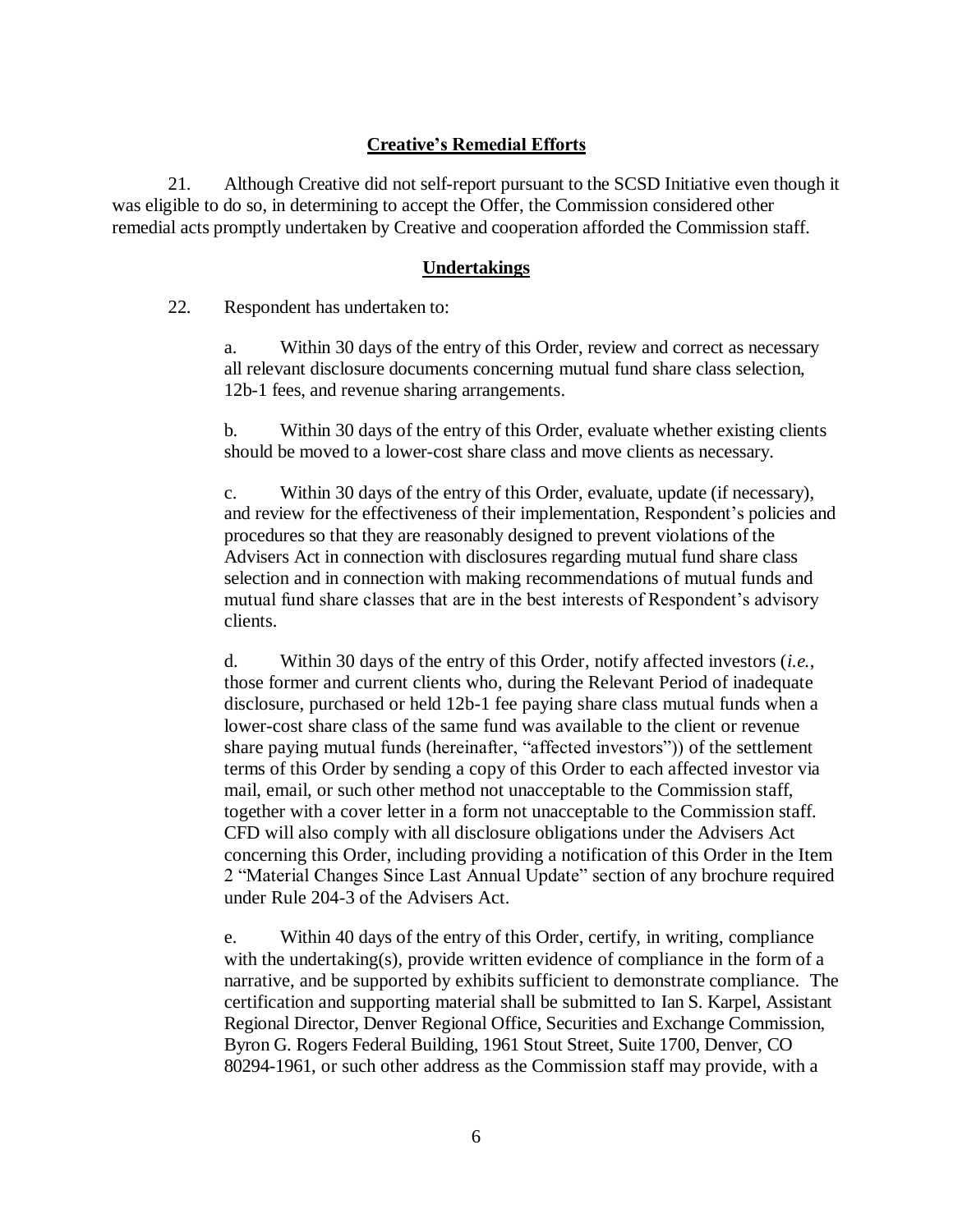copy to the Office of Chief Counsel of the Division of Enforcement, Securities and Exchange Commission, 100 F. Street, NE, Washington, DC 20549.

f. For good cause shown, the Commission staff may extend any of the procedural dates relating to these undertakings. Deadlines for procedural dates shall be counted in calendar days, except that if the last day falls on a weekend or federal holiday, the next business day shall be considered the last day.

#### **IV.**

In view of the foregoing, the Commission deems it appropriate, and in the public interest to impose the sanctions agreed to in Respondent's Offer.

Accordingly, pursuant to Section 15(b) of the Exchange Act and Sections 203(e) and 203(k) of the Advisers Act, it is hereby ORDERED that:

A. Respondent cease and desist from committing or causing any violations and any future violations of Sections 206(2) and 206(4) of the Advisers Act and Rule 206(4)-7 promulgated thereunder.

B. Respondent is censured.

C. Respondent shall pay disgorgement, prejudgment interest, and a civil penalty to affected investors, totaling \$890,240 as follows:

> (i) Respondent shall pay disgorgement of \$569,516 and prejudgment interest of \$108,424, consistent with the provisions of this Subsection C.

(ii) Respondent shall pay a civil money penalty in the amount of \$212,300, consistent with the provisions of this Subsection C.

(iii) Within ten (10) days of the entry of this Order, Respondent shall deposit the full amount of the disgorgement, prejudgment interest, and civil penalty (the "Fair Fund"), into an escrow account at a financial institution not unacceptable to the Commission staff and Respondent shall provide evidence of such deposit in a form acceptable to the Commission staff. If timely deposit is not made, additional interest shall accrue pursuant to SEC Rule of Practice 600 [17 C.F.R. § 201.600] and/or 31 U.S.C. § 3717.

(iv) Pursuant to Section 308(a) of the Sarbanes-Oxley Act of 2002, as amended, a Fair Fund is created for the penalties, disgorgement, and prejudgment interest referenced in this Subsection C. Amounts ordered to be paid as civil money penalties pursuant to this Order shall be treated as penalties paid to the government for all purposes, including all tax purposes. To preserve the deterrent effect of the civil penalty, Respondent agrees that in any Related Investor Action, it shall not argue that it is entitled to, nor shall it benefit by, offset or reduction of any award of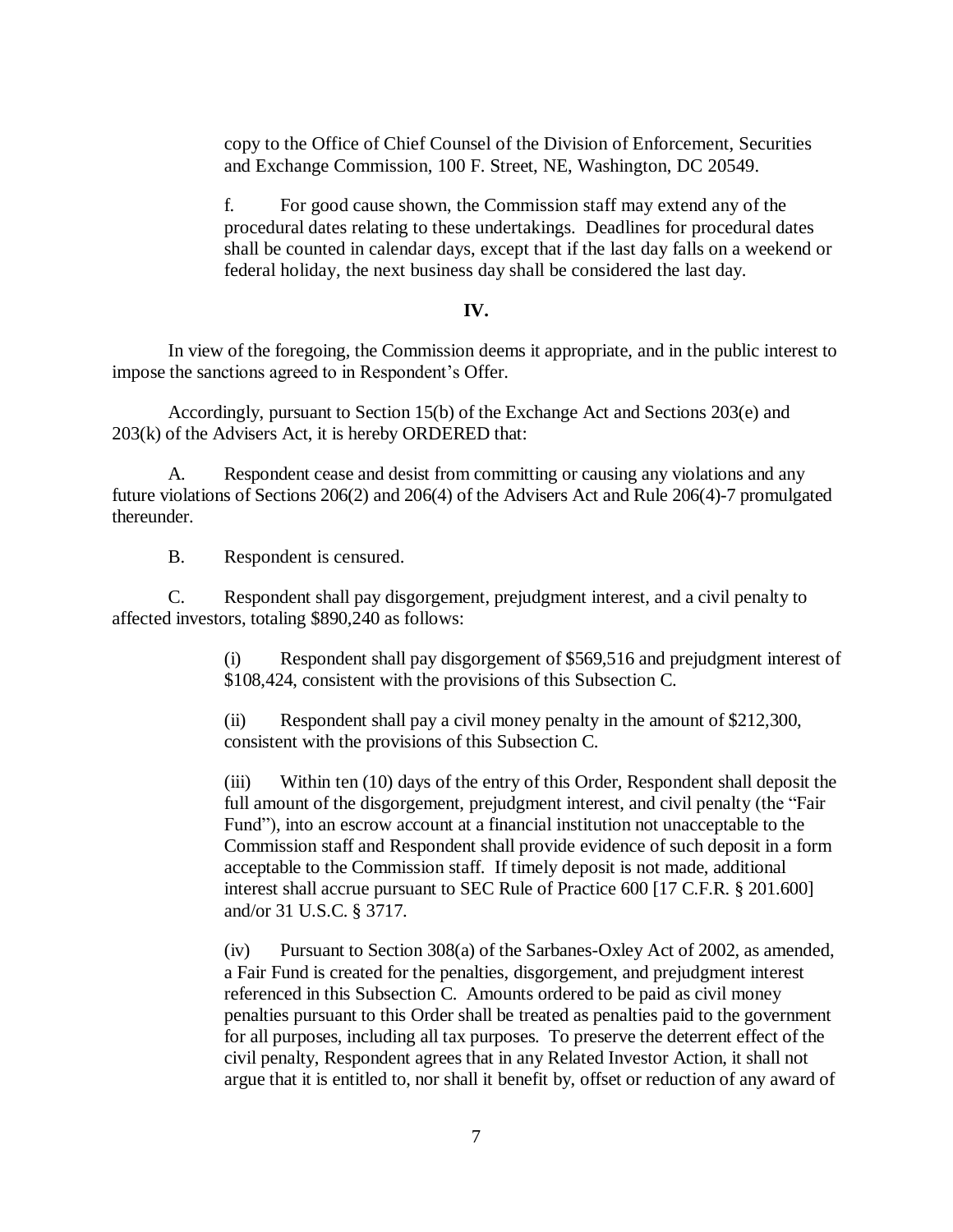compensatory damages by the amount of any part of Respondent's payment of a civil penalty in this action ("Penalty Offset"). If the court in any Related Investor Action grants such a Penalty Offset, Respondent agrees that it shall, within 30 days after entry of a final order granting the Penalty Offset, notify the Commission's counsel in this action and pay the amount of the Penalty Offset to the Securities and Exchange Commission. Such a payment shall not be deemed an additional civil penalty and shall not be deemed to change the amount of the civil penalty imposed in this proceeding. For purposes of this paragraph, a "Related Investor Action" means a private damages action brought against Respondent by or on behalf of one or more investors based on substantially the same facts as alleged in the Order instituted by the Commission in this proceeding.

(v) Respondent shall be responsible for administering the Fair Fund and may hire a professional not unacceptable to the staff of the Commission, at its own cost, to assist it in the administration of the distribution. The costs and expenses of administering the Fair Fund, including any such professional services, shall be borne by Respondent and shall not be paid out of the Fair Fund.

(vi) Respondent shall distribute from the Fair Fund to each affected investor an amount representing: (a) the 12b-1 fees attributable to the affected investor during the Relevant Period; (b) the revenue sharing payments attributable to the affected investor during the Relevant Period; and (c) reasonable interest paid on such fees, pursuant to a disbursement calculation (the "Calculation") that will be submitted to, reviewed, and approved by the Commission staff in accordance with this Subsection C. The Calculation shall be subject to a *de minimis* threshold. No portion of the Fair Fund shall be paid to any affected investor account in which Respondent or its past or present officers or directors have a financial interest.

(vii) Respondent shall, within ninety (90) days of the entry of this Order, submit a Calculation to the Commission staff for review and approval. At or around the time of submission of the proposed Distribution Calculation to the staff, Respondents shall make themselves available, and shall require any third-parties or professionals retained by Respondents to assist in formulating the methodology for its Calculation and/or administration of the Distribution to be available, for a conference call with the Commission staff to explain the methodology used in preparing the proposed Calculations and its implementation, and to provide the staff with an opportunity to ask questions. Respondent shall also provide to the Commission staff such additional information and supporting documentation as the Commission staff may request for the purpose of its review. In the event of one or more objections by the Commission staff to Respondent's proposed Calculation or any of its information or supporting documentation, Respondent shall submit a revised Calculation for the review and approval of the Commission staff or additional information or supporting documentation within ten (10) days of the date that Respondent is notified of the objection. The revised Calculation shall be subject to all of the provisions of this Subsection C.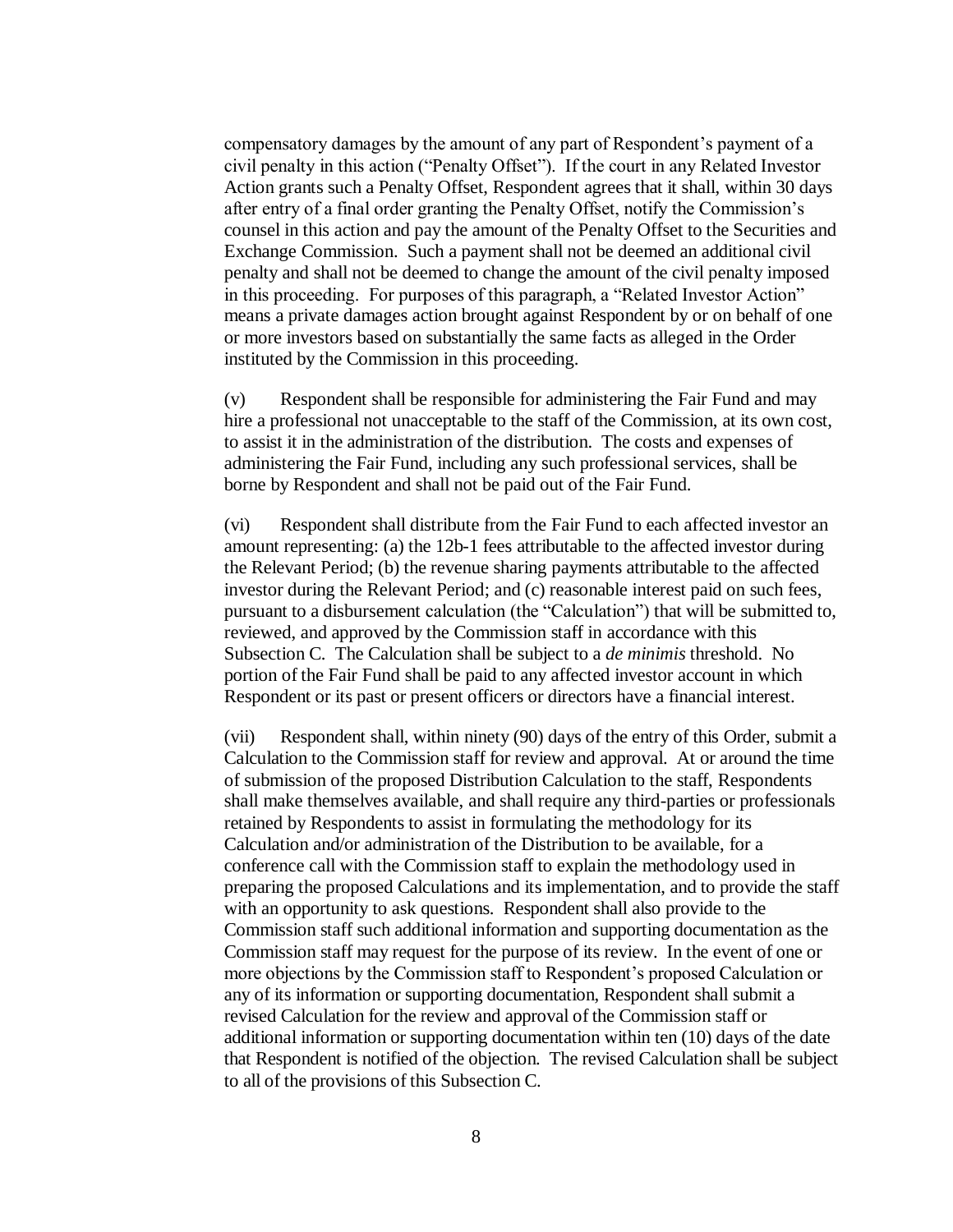(viii) Respondent shall, within thirty (30) days of the written approval of the Calculation by the Commission staff, submit a payment file (the "Payment File") for review and acceptance by the Commission staff demonstrating the application of the methodology to each affected investor. The Payment File should identify, at a minimum: (1) the name of each affected investor, (2) the exact amount of the payment to be made from the Fair Fund to each affected investor, (3) the application of a *de minimis* threshold, and (4) the amount of reasonable interest paid.

(ix) Respondent shall disburse all amounts payable to affected investors within ninety (90) days of the date the Commission staff accepts the Payment File unless such time period is extended as provided in Paragraph (xiii) of this Subsection C. Respondents shall notify the Commission staff of the date[s] and the amount paid in the initial distribution. If, after reasonable efforts to distribute the Fair Fund pursuant to the approved Payment File, Respondent is unable to distribute any portion of the Fair Fund for good cause, including factors beyond Respondent's control, Respondent shall transfer any such undistributed funds to the Commission for transmittal to the United States Treasury in accordance with Section  $21F(g)(3)$ of the Securities Exchange Act of 1934 when the distribution of the funds is complete and before the final accounting provided for in Paragraph (xi) below is submitted to the Commission staff. Any such payment shall be made in accordance with Paragraph (xiv) below.

 $(x)$  A Fair Fund is a Qualified Settlement Fund ("OSF") under Section 468B(g) of the Internal Revenue Code ("IRC"), 26 U.S.C. §§1.468B.1-1.468B.5. Respondent agrees to be responsible for all tax compliance responsibilities associated with distribution of the Fair Fund, including but not limited to tax obligations resulting from the Fair Fund's status as a QSF and the Foreign Account Tax Compliance Act ("FATCA"), and may retain any professional services necessary. The costs and expenses of any such professional services shall be borne by Respondent and shall not be paid by the Fair Fund.

(xi) Within one hundred fifty (150) days after Respondent completes the distribution of all amounts payable to the affected investors, Respondent shall return all undisbursed funds to the Commission pursuant to the instruction set forth in Paragraph (xiv) of this Subsection C. Respondent shall then submit to the Commission staff a final accounting and certification of the disposition of the Fair Fund for Commission approval. The final accounting shall be in a format to be provided by the Commission staff. The final accounting and certification shall include, but not be limited to: (1) the amount paid to each affected investor, with reasonable interest; (2) the date of each payment; (3) the check number or other identifier of money transferred or credited to each affected investor; (4) the amount of any returned payment and the date received; (5) a description of any effort to locate an affected investor whose payment was returned or to whom payment was not made for any reason; (6) the total amount, if any, to be forwarded to the Commission for transfer to the United States Treasury; and (7) an affirmation that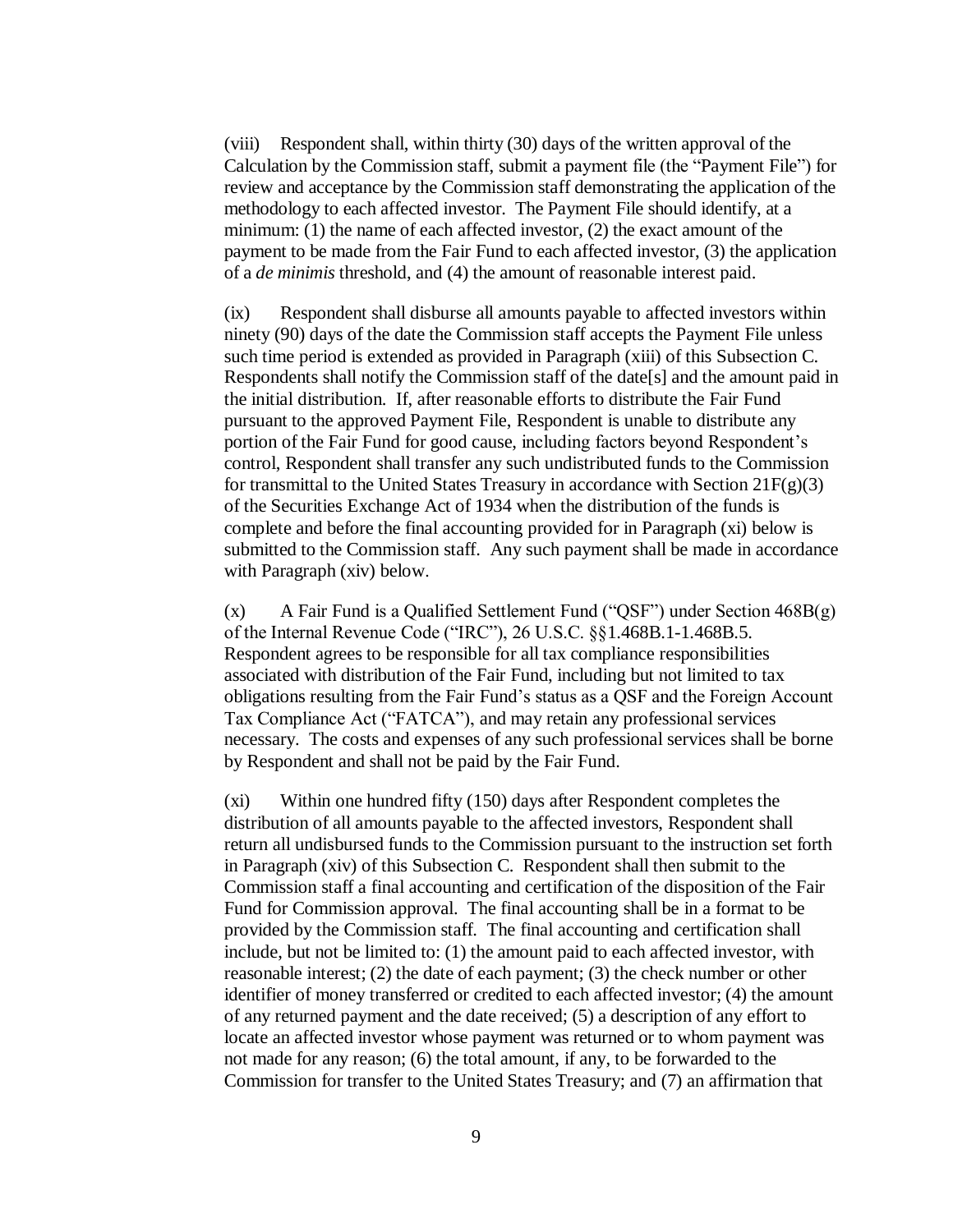Respondent has made payments from the Fair Fund to affected investors in accordance with the Payment File approved by the Commission staff. Respondent shall submit the final accounting and certification, together with proof and supporting documentation of such payment in a form acceptable to Commission staff, under a cover letter that identifies Creative Financial Designs, Inc. as the Respondent in these proceedings and the file number of these proceedings to Ian S. Karpel, Assistant Regional Director, Denver Regional Office, Securities and Exchange Commission, Byron G. Rogers Federal Building, 1961 Stout Street, Suite 1700, Denver, CO 80294-1961, or such other address as the Commission staff may provide. Any and all supporting documentation for the accounting and certification shall be provided to the Commission staff upon request, and Respondent shall cooperate with any additional requests by the Commission staff in connection with the accounting and certification.

(xii) After Respondent has submitted the final accounting to the Commission staff, the staff shall submit the final accounting to the Commission for approval and shall request Commission approval to send any undistributed amount to the United States Treasury.

(xiii) The Commission staff may extend any of the procedural dates set forth in Paragraphs (ii) through (xi) of this Subsection C for good cause shown. Deadlines for dates relating to the Fair Fund shall be counted in calendar days, except if the last day falls on a weekend or federal holiday, the next business day shall be considered the last day.

(xiv) Respondent's transfer of any undistributed funds to the Commission for transmittal to the United States Treasury must be made in one of the following ways:

(a) Respondent may transmit payment electronically to the Commission, which will provide detailed ACH transfer/Fedwire instructions upon request;

(b) Respondent may make direct payment from a bank account via Pay.gov through the SEC website at [http://www.sec.gov/about/offices/ofm.htm;](http://www.sec.gov/about/offices/ofm.htm) or

(c) Respondent may pay by certified check, bank cashier's check, or United States postal money order, made payable to the Securities and Exchange Commission and hand-delivered or mailed to:

Enterprise Services Center Accounts Receivable Branch HQ Bldg., Room 181, AMZ-341 6500 South MacArthur Boulevard Oklahoma City, OK 73169